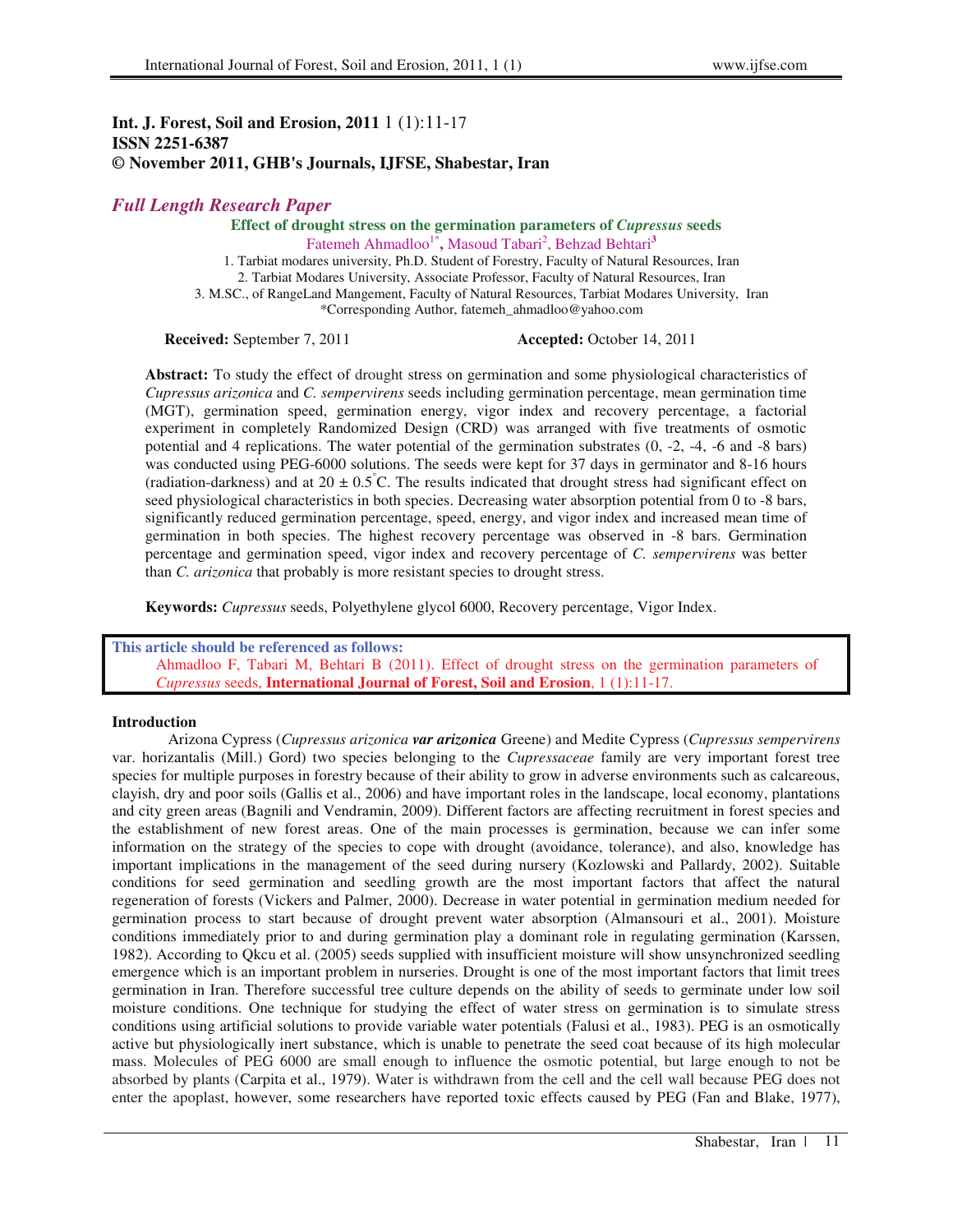even though PEG is a nonionic, long chain, non-penetrating and inert polymer. A large number of studies have been carried out on the effects of drought stress on the germination of forest tree species. Effects of drought stresses induced by polyethylene glycol (PEG) on germination of Mongolian pine (*Pinus sylvestris* var. *mongolica* L.) indicated that the seeds from both provenances did not germinate when PEG concentration was more than 25%. The germination capacity and germination rate of natural seeds were significantly higher than those of plantation seeds for all treatment levels. The mean growth rates of radical and hypocotyl from natural seeds were significantly higher than those from plantation seeds at all treatment levels below 20% PEG treatment (P<0.05) (Zhu et al., 2006). Effects of drought stress using PEG-6000 with potentials 0, -2, -4, -6 and -8 bars by Boydak et al. (2003) were examined on germination in six provenances of Brutia pine (*Pinus brutia* Mill) seeds from different bioclimatic zones in Turkey. Their results showed that a decrease in water potential produced a marked reduction in germination percentage, germination speed and germination value. Changes in germination of Stone pine (*Pinus pinea* L.) seeds under various abiotic stresses osmotic potentials of -0.30MPa (10% polyethylene glycol [PEG]), -0.58 MPa (18% PEG), -0.80 MPa (21% PEG), -1.05MPa (24% PEG) showed that PEG caused the most detrimental effects on *Pinus* seeds. On the other hand, with increasing the osmotic potential, the germination was completely inhibited (Muscolo et al., 2007). Several reports indicate that seeds show appropriate response in germination stage, will had better growth and stronger root system in seedling stage (Berkat and Briske, 1982; Gupta et al., 1993). Also, the ability seeds to maintain viability after an extended period of exposure to drought stress have been investigated by Maraghni et al. (Maraghni et al., 2010). Most seeds show an important recovery of germination when stress conditions are alleviated, indicates that they may be more drought tolerant than actively growing plants (Ungar, 1996). The purpose of this study was to evaluate the influence of drought stress on germination indices, vigor and recovery percentage of *C. arizonica* and *C. sempervirens* induced by PEG 6000 and selection the better resistant species for seedling production.

### **Materials and Methods**

Seeds of *C. arizonica* and *C. sempervirens* species were collected in 2008 with equally in size and weight were supplied from the Caspian forests seed center in Mazandaran, Amol. The characteristics of seeds are shown in Table 1. The seeds were extracted, cleaned and stored for 15 days in a dark and cool place at 4 °C until used. Before the germination tests, damaged and insect infected seeds were discarded, and the empty ones were eliminated using the floating method in distilled water. The design was set up as a factorial experiment, using a completely randomized design (CRD) with four replications for each treatment of water potentials and with two species and 100 seeds for each replication, 5 water potential levels and a total of 2000 seeds for each one of species and this research was carried out at the laboratory of Tarbiat Modares University, Faculty of Natural Resources, Noor, Iran. The water potential of the germination substrates (0, -2, -4, -6 and -8 bars) was determined using PEG-6000 solution, prepared as described by Michel and Kaufman (Michel and Kaufmann, 1973). Osmometer device (wescor-5520 USA) was used for the accurate measurement of osmotic potential solution. PEG 6000 was dissolved in water and placed in a shaker bed (25 ºC) for 16 h. The seeds were surface sterilized in 0.58% sodium hypochlorite solution for one minute. After applying sterilization, the seeds were washed several times with distilled water. Germination tests were performed in 9-cm-diameter glass petri dishes on two layers of filter paper saturated with 7 ml of water solutions. PEG-6000 solutions were renewed every 48 h under sterile conditions to ensure relatively constant  $\Psi \pi$  in the treatments. Experiments were carried out in a temperature controlled growth chamber at  $20 \pm 0.5$  °C and 8-16 hours (radiation-darkness). Germination counts were performed daily for 37 d and germination was considered to have occurred if the radicle protruded 2 mm from the seed coat. Seeds with abnormal radicals were excluded from the germination counts (Edwards and Wang, 1995). All seeds from the previous germination tests which did not germinate after 37 days at different PEG-6000 solutions, were placed in new petri dishes with filter paper moistened with deionized water and incubated under the same conditions for additional 20 days to study the recovery of germination. Percentage germination was recorded for 20 days at 2-day intervals. Germination equations are showed in Table 2.

| TWAIL TI THE CHAINLACHT DATA OF DECADI |                    |                             |                           |                            |                             |                                       |  |  |
|----------------------------------------|--------------------|-----------------------------|---------------------------|----------------------------|-----------------------------|---------------------------------------|--|--|
| <b>Species</b>                         | Seed<br>provenance | Viability<br>$\binom{0}{0}$ | Purity<br>$\frac{(0)}{0}$ | Moisture<br>$\binom{0}{0}$ | Number<br>$(\text{per Kg})$ | 1000 seed weight<br>$(\text{per } g)$ |  |  |
| Cupressus arizonica                    | Gorgan             | 26                          | 87                        | 13.5                       | 128700                      | 4.9                                   |  |  |
| C. sempervirens                        | Gorgan             | 33                          | 97                        | 13.1                       | 145306                      | 4.6                                   |  |  |

**Table 1. The characteristics of seeds.**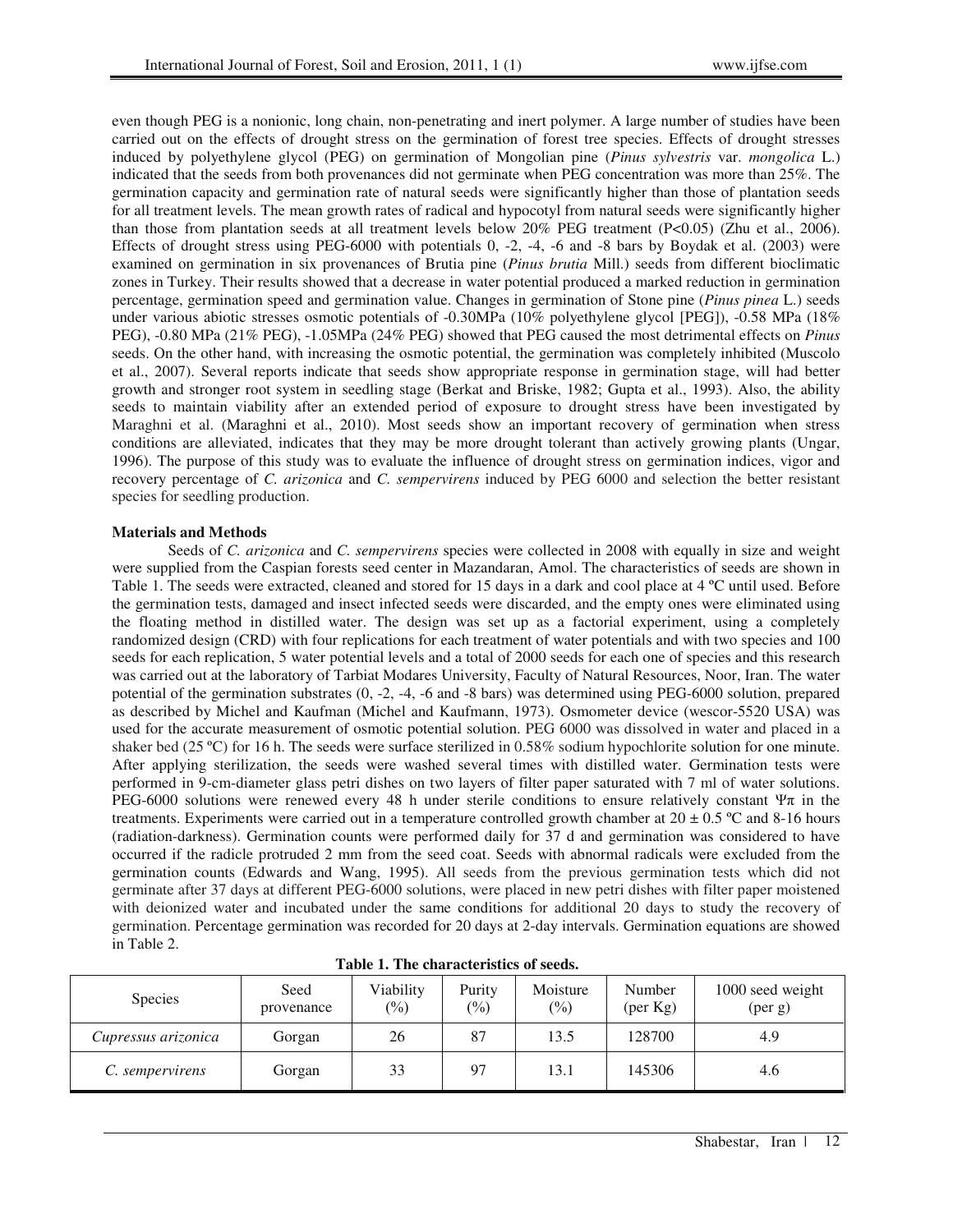| $[1]$ | Germination percentage (28)                                        | $G = \frac{n}{M} * 100$                                                   |  |  |
|-------|--------------------------------------------------------------------|---------------------------------------------------------------------------|--|--|
| $[2]$ | Mean germination time (22)                                         | $\overline{\text{MGT}} = \sum_{i} \frac{\text{mi} \text{ ti}}{\text{ni}}$ |  |  |
| $[3]$ | Germination speed (22)                                             | $GS = \sum_{i=1}^{ni}$                                                    |  |  |
| $[4]$ | Germination energy (28)                                            | $GE = \frac{\overline{PV}}{N} \times 100$                                 |  |  |
| $[5]$ | Vigor index $(18)$                                                 | $\overline{SWI} = [\overline{SL}(\text{cm}) * G]$                         |  |  |
| [6]   | Recovery percentage (24)                                           | $RP = \frac{(a-b)}{(c-b)} * 100$                                          |  |  |
|       | $ni$ = the number of germinated seeds on day ti                    | N= number of seeds initiated                                              |  |  |
|       | PV= maximum of cumulative percentage germination                   | $n =$ the total number of germinated seeds                                |  |  |
|       | SL= seedling length                                                | during the germination test                                               |  |  |
|       | $a =$ the total number of seeds germinated after being transferred | $ti =$ the number of days during the germination                          |  |  |
|       | to distilled water                                                 | period (between 0 and 37 days)                                            |  |  |
|       | $b =$ the total number of seeds germinated in PEG solution         | $c =$ the total number of seeds                                           |  |  |

# **Table 2: Germination indices calculation equations**

### *Data analysis*

Data were statistically analyzed using SPSS software program (Ver.17 for Windows) and Excel. Distribution was tested for normality by Kolmogorov - Smirnov, and homogeneity of variances tested by Levene test. Two - Way - ANOVA was used to determination the interaction between treatments of water potentials and species on germination indices, vigor index and recovery percentage. Wherever the treatment effect was significant, Fisher's protected LSD test ( $p = 0.05$ ) was carried out to compare the means. Germination indices, vigor index and recovery percentage between two species in the same water potential level treatment was analyzed by t-test. Also, cumulative germination percentage chart in 37-day period (to be sure all seed germination) was constructed. **Results** 

Analysis of variance showed highly significant differences among both species and water stress treatments. The interaction between treatments was significant in percentage and speed of germination, vigor index and recovery percentage (Table 3). Seeds in control media (zero osmotic potential), had the highest percent, speed, energy of germination and vigor index but decreased significantly by decreasing water potential (more negative). The mean germination time (MGT) increased with the increase in PEG concentration. The highest recovery percentage was observed in -8 (Table 4). Result interaction between water stress \*species showed that the highest percentage and speed of germination and vigor index was observed in *C. sempervirens* seeds and control media (0 bar) (Table 4). T-test analyzes between *C. arizonica* and *C. sempervirens* species showed that percentage and speed of germination, vigor index and recovery percentage were greater in *C. sempervirens* seeds than *C. arizonica* (Table 5). Cumulative percentage germination decreased significantly by decreasing water potential (Figure 1. and Figure 2).

|  |  |  |  |  |  | Table 3. The Results analysis of variance species and water stress treatments |
|--|--|--|--|--|--|-------------------------------------------------------------------------------|
|--|--|--|--|--|--|-------------------------------------------------------------------------------|

| Source of variation                         |  | GP                                                   | <b>MGT</b>                                                                                         | GS                      | GЕ          | VI       | RP.                 |
|---------------------------------------------|--|------------------------------------------------------|----------------------------------------------------------------------------------------------------|-------------------------|-------------|----------|---------------------|
| <b>Species</b>                              |  | $26.19$ **                                           | $1.66$ <sup>ns</sup>                                                                               | $7.05^*$                | $0.66^{ns}$ | $8.1***$ | $\overline{5.33}^*$ |
| Water stress                                |  | $35.35***$                                           | $11.53***$                                                                                         | $15.71***$              | $21.94$ **  | 38.46**  | $14.22$ **          |
| Species* water stress                       |  |                                                      | 0.08 <sup>ns</sup>                                                                                 | $7.03*$                 | $1.82^{ns}$ | $9.2^*$  | $6.86*$             |
| Error                                       |  | 8.43                                                 | 10.61                                                                                              | 0.61                    | 3.78        | 5.26     | 11.2                |
| ** Signifiant differences ( $P < 0.01$ )    |  |                                                      | Signifiant differences ( $P < 0.05$ ) ( <sup>ns</sup> ): Non signifiant differences ( $P > 0.05$ ) |                         |             |          |                     |
| GP: germination percentage,                 |  | MGT: mean germination time,<br>GS: germination speed |                                                                                                    |                         |             |          |                     |
| GE: germination energy,<br>VI: vigor index, |  |                                                      |                                                                                                    | RP: recovery percentage |             |          |                     |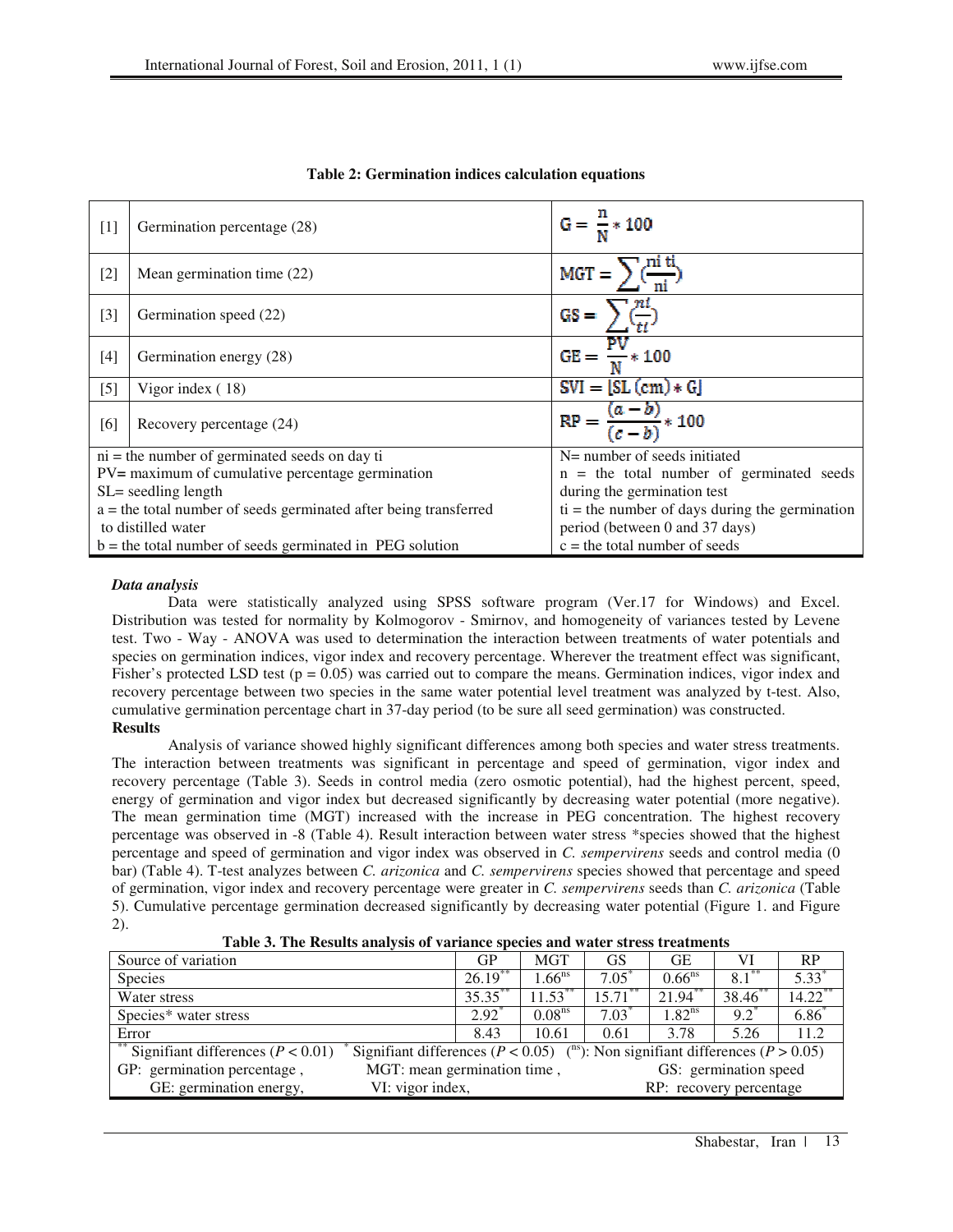|                                                                                                                                       | т          | <b>GP</b>                        | <b>MGT</b>         | GS.                              | <b>GE</b>        | VI                               | <b>RP</b>                 |
|---------------------------------------------------------------------------------------------------------------------------------------|------------|----------------------------------|--------------------|----------------------------------|------------------|----------------------------------|---------------------------|
| C. arizonica                                                                                                                          | (T1)0      | $18.75 \pm 0.4a$<br><sub>R</sub> | $10.02 \pm 0.2b$   | $2.46 \pm 0.01a$<br>B.           | $12 \pm 0.2a$    | $10.89 \pm 0.6a$<br><sup>B</sup> | $4.45 \pm 0.04c$<br>D     |
|                                                                                                                                       | $(T2) - 2$ | $14.5 \pm 0.3b$<br>BC            | $11.31 \pm 0.1b$   | $1.39 \pm 0.00b$<br><b>BCD</b>   | $9 \pm 0.1$      | $7.03 \pm 0.03b$<br>CD           | $8.42 \pm 0.18$ bc<br>CD  |
|                                                                                                                                       | $(T3) -4$  | $10.5 \pm 0.23c$<br><b>CDE</b>   | $11.97 \pm 0.03b$  | $1.32 \pm 0.03b$<br><b>BCD</b>   | $5.75 \pm 0.1c$  | $3.13 \pm 0.02c$<br>E            | $11.83 \pm 0.9ab$<br>BC.  |
|                                                                                                                                       | $(T4) - 6$ | $9.25 \pm 0.12c$<br>DE           | $14.77 \pm 0.05ab$ | $1.1 \pm 0.00$ bc<br>CD.         | $4.25 \pm 0.03c$ | $2.58 \pm 0.01c$<br>E            | $10.27 \pm 0.7$ ab<br>BC. |
|                                                                                                                                       | $(T5) - 8$ | $7 \pm 0.11c$<br>E               | $19.56 \pm 0.34a$  | $.42 \pm 0.00c$<br>D             | $4 \pm 0.01c$    | $1.45 \pm 0.01c$<br>E            | $15.45 \pm 0.19a$<br>AB   |
|                                                                                                                                       | (T1)0      | $27.75 \pm 0.7a$                 | $10.73 \pm 0.65c$  | $4.19 \pm 0.06a$                 | $13.25 \pm 37a$  | $17.21 \pm 0.82a$                | $4.69 \pm 0.07c$<br>D     |
| C. sempervirens                                                                                                                       | $(T2) - 2$ | $18.5 \pm 0.31b$<br>R            | $12.13 \pm 0.79c$  | $2.51 \pm 0.02b$<br><sub>R</sub> | $6.75 \pm 0.47$  | $8.69 \pm 0.66$<br>BC            | $12.53 \pm 0.05b$<br>BC.  |
|                                                                                                                                       | $(T3) -4$  | $18 \pm 0.9$ b<br>B              | $13.6 \pm 0.02$ bc | $1.92 \pm 0.02$ bc<br>BC.        | $5.25 \pm 0.25$  | $4.09 \pm 0.27c$<br>DE.          | $11.92 \pm 0.1b$<br>BC.   |
|                                                                                                                                       | $(T4) - 6$ | $11.75 \pm 0.6c$<br>CD           | $17.08 \pm 0.34ab$ | $0.93 \pm 0.01$ bc<br>CD         | $6.5 \pm 0.75b$  | $3.38 \pm 0.51c$<br>E            | $15.2 \pm 0.31$ ab<br>AB  |
|                                                                                                                                       | $(T5) - 8$ | $7.5 \pm 0.28c$<br>DE            | $20.74 \pm 0.25a$  | $0.41 \pm 0.03c$<br>D            | $5.75 \pm 0.25$  | $2.03 \pm 0.68c$<br>E.           | $18.35 \pm 0.08a$         |
| Significant differences among water potentials are presented by different letters in column each species. T: Water potentials (bars), |            |                                  |                    |                                  |                  |                                  |                           |

#### **Table 4: Effects of water potentials on germination traits, vigor index and recovery percentage.**

GP: germination percentage , MGT: mean germination time , GS: germination speed GE: germination energy, VI: vigor index, RP: recovery percentage - Significant differences in interaction between water stress \*species presented by the capital different capital letters in column using Duncan test for 10 combined treatments (interaction effects).

## **Table 5: Effect of species on germination traits, vigor index and recovery percentage**

| Parameters                                                                                    | C. arizonica    | C. sempervirens |  |  |  |
|-----------------------------------------------------------------------------------------------|-----------------|-----------------|--|--|--|
| Germination percentage                                                                        | 12 <sub>b</sub> | 16.7a           |  |  |  |
| Mean germination time                                                                         | 13.53a          | 14.85a          |  |  |  |
| Germination speed                                                                             | 1.34b           | 2a              |  |  |  |
| Germination energy                                                                            | 7a              | 7.5a            |  |  |  |
| Vigor index                                                                                   | 5.01b           | 7.08a           |  |  |  |
| Recovery percentage                                                                           | 10.08b          | 12.53a          |  |  |  |
| Significant differences between species are presented by different letters in rows by T-test. |                 |                 |  |  |  |



**Figure 1: Cumulative percentage germination process under water potentials in** *C. arizonica.*  **(T1): 0 bar (control), (T2): -2 bar, (T3): -4 bar, (T4): -6 bar, (T5): -8 bar of water potentials.**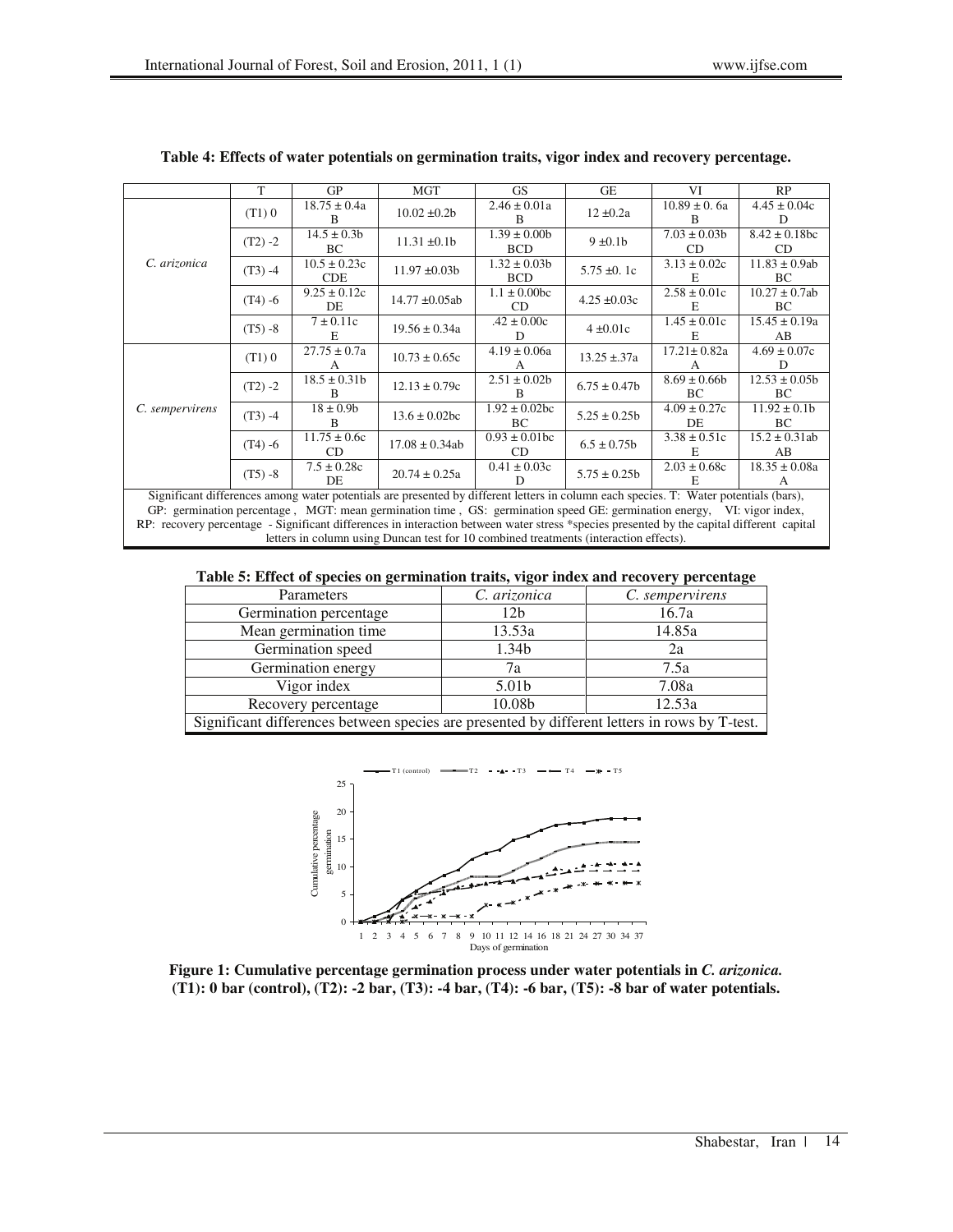

**Figure 2: Cumulative percentage germination process under water potentials in** *C. sempervirens.*  **(T1): 0 bar (control), (T2): -2 bar, (T3): -4 bar, (T4): -6 bar, (T5): -8 bar of water potentials.**

#### **Discussion**

Stress treatments applied in this study significantly reduced germination percentage, germination speed, germination energy and vigor index and a significant increase observed in mean germination time rather than control in both species. Decreasing the water potential in the substrate decreased germination, indicating that water stress inhibits germination. Similar trends have also been observed in some other conifers, lowering the water potential to - 8 bars reduced the germination of Maritime pine (*Pinus pinaster* Aiton) (Falleri, 1994), Lodgepole pine (*Pinus contorta* Douglas) and Engelmann spruce (*Picea engelmanii* Parry ex Engelm) by approximately 50% (Kaufmann and Eckard, 1977), Lebanon cedar (*Cedrus libani* A.Rich) (Dirik, 2002), *P. brutia* by more than half (Boydak et al., 2003) and Scots pine (*Pinus sylvestris* L.) (Tilki and Dirik, 2007). Also results Maraghni et al. (Maraghni et al., 2010) on Lotus jujube (*Ziziphus lotus* (L.) Lam.) seeds in water stress levels by polyethylene glycol (PEG)-6000 solutions of different osmotic potentials (0 to −1 MPa) showed that seeds germinated to 95% and less than 5% in PEG-6000 solutions of −0.4 and −1 MPa, then when tested for germination in distilled water, after PEG treatments, seeds germinated to the same extent as when fresh. In general, the physical process of water absorption increases metabolic activity within the seed, the synthesis of proteins, enzymes, hydration and seed germination rate (Zhu et al., 2006). Reduction in the seeds water content due to low media water potential will decrease the activity of hydrolytic enzymes such as  $\alpha$ -amylase, proteases and lipases responsible for hydrolyzing cotyledons reserves required for providing energy in the early stages of seeds growth by respiration (Dahal et al., 1996; Zayed and Zeid, 1998). Falleri et al. (2004) reported that direct effects due to slower decomposition of endosperm or slower transition of decomposed materials to seedlings is one of factors reducing the percentage of germination in the water stress conditions. Van Gastel et al. (Van Gastel et al., 1996) found hardening the cell wall as cause loss or lack of water absorption by seed shell in osmotic stress environments. In the present study decreased germination speed and germination energy in treatments of water stress can be due to seed deterioration and degradation of cell membrane (Falleri, 1994). Germination speed is one of seed quality parameters and as seed has a higher germination percentage in less time, causes the seedling established earlier and to use more resources and environment conditions and have higher quality and vigor. Similarly, Zhu et al. (2006) also have reported that increasing the osmotic concentration decreased speed and energy of seeds germination.

In the present study also time of initial germination was delayed with increasing osmotic concentration. Gholami et al. (Gholami et al., 2010) achieved similar results on four wild almond species. PEG which is a nonpenetrating osmoticum prevents water uptake by plant cells. The decrease in fresh weight in the presence of PEG is in support of this contention (Almansouri et al., 2001). In seeds that are soaked in pure water, their water content reaches a plateau and up to just before radicle emergence changes very little. When the water potential is reduced outside the seeds media, the rate of water uptake decreases and the onset of germination are delayed. The major reason for germination delay is increase in the length of the lag phase between imbibition and radicle growth, since the increase in seeds water content proceeds slowly during this period. In pure water, seeds are saturated (100%) with water and as a result radical growth occurs rapidly, but at higher osmotic potential (more negative) seeds water content increases gradually (Bradford, 1986). Cumulative germination percentage was not adversely affected when moisture stress reached -6 bars, lowering the water potential to -8 bars decreased cumulative germination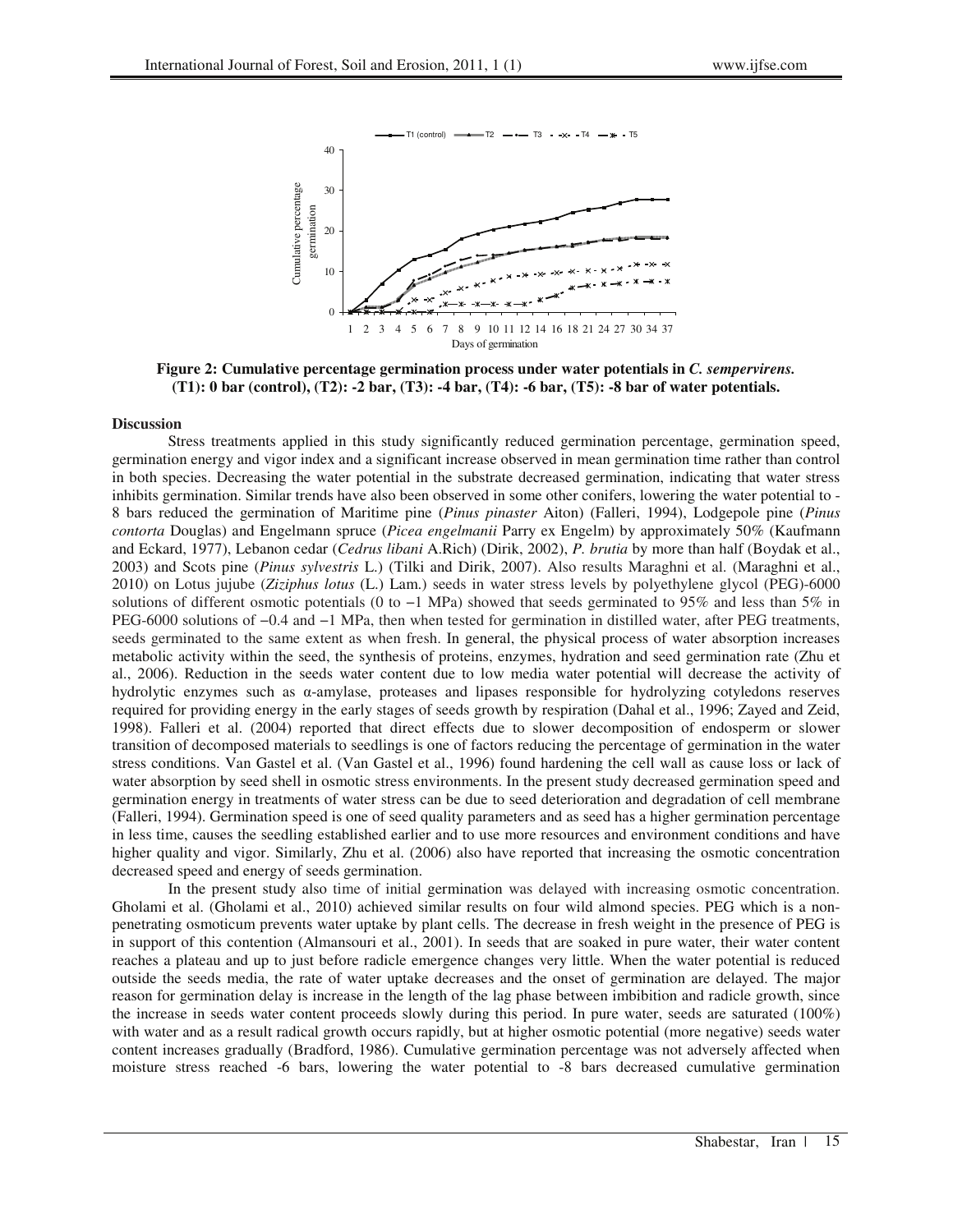percentage. About this parameter, the seeds of *C. sempervirens* were more sensitive to deficiency of water availability (-8 bars) in comparison with *C. arizonica* seeds.

Also, seed vigor index showed more reaction to moisture loss than other parameters by increase in PEG concentration and was adversely affected when moisture stress reached -6 bars. Lo'pez et al. (Lo´pez et al., 2009) also while achieving the same results on seeds Canary island pine (*Pinus canariensis* C. Sm.), expressed that probably plumule and radicle growth compared with the germination process need more turgor pressure. The results Gholami et al. (Gholami et al., 2010) with various osmotic potentials (0, -0.05, -0.1 and -0.5 MPa) indicated that PEG adversely affected the plumule of four wild Almonds. Decreasing seed vigor index is probably due to decreasing moisture availability, which causes enzyme activity by some problems in the transfer of endosperm reserves in the form used for the growth of embryonic axes and synthesis compounds of seed (Van Gastel et al., 1996). Organs growth also depends to speed produce new cells and rapidly growing cells and both processes are sensitive to cell swelling, but the amount sensitivity probably depending on tissue, species or stress intensity. So that when the seeds are exposed to drought, flexibility decreased in cells wall growing, that reduces cell expansion and consequently organs growth (Natale et al., 2010).

In the present study revealed that the rate, speed and energy of germination both of species decreased at -8 bars by approximately 85% that is very close to the threshold stopping. By experimental transfer to deionized water after 20 days of water stress simulated by PEG-6000 solutions, seeds of both of species were able to initiate germinate that show osmotic effects on germination. Seeds that do not germinate in the presence of water stress constitute a persistent seed bank helping the species in spreading germination over the year. Comparison of recovery of germination when treated with various concentrations of PEG showing about 15% germination in *C. arizonica* and about 18% germination in *C. sempervirens* at the highest osmotic potential. Similar instances were also found by Maraghni et al. (2010) on *Z. lotus* and recovery was significantly affected by water stress levels.

In the other hand, result interaction between water stress \*species showed that response *C. sempervirens*  was better than *C. sempervirens* can probably concluded that *C. sempervirens is* more resistant than drought stress and may be differences related to the ecology of the species. Of course, reaction species than water stress is related to quality mother tree and its impact on fruitification, genetic factors, duration and seed storage conditions and difference in resistance to drought stress (Beardmore et al., 2008). From the study, it is concluded that for optimum germination these species, it is needed to keep the desired seed moisture content from harvesting date to sowing date. In general, the results of this research support the idea that both of species are drought-resistance with respect to several physiological characteristics and the results presented in this paper can be applied in forestation programs.

#### **References**

- Almansouri M., Kinet J. M., Lutts S. (2001). Effect of salt and osmotic stresses on germination in durum wheat (*Triticum durum* Desf). Plant Soil, 231 (2), 243-245.
- Bagnili G., Vendramin G. (2009). Is *Cupressus sempervirens* native in Italy? An answer from genetic and palaeobotanical data. Molecular Ecology, 18 (10), 2276–2286.
- Beardmore T., Wang B. S. P., Penner M., Scheer G. (2008). Effects of seed water content and storage temperature on the germination parameters of white spruce, black spruce and lodgepole pine seed. New Forests,  $36(2)$ ,  $171-$ 185.
- Berkat O., Briske D. D. (1982). Water potential evaluation three of germination substrates utilizing PEG. Agronomy Journal, 74, 518 – 522.
- Boydak M., Duruk H., Tulku F., Alikoulu M. (2003). Effects of water stress on germination in six provenances of *Pinus brutia* seeds from different bioclimatic zones in Turkey. Turkish Journal of Agriculture and Forestry, 27 (2), 91-97.
- Bradford K. J. (1986). Manipulation of seed water relations via osmotic priming to improve germination under stress conditions. HortScience, 21, 1105-1112.
- Carpita N., Sabularse D., Monfezinos D., Delmer D. P. (1979). Determination of the pore size of cell walls of living plant cells. Science, 205, 1144– 1147.
- Dahal P., Kim N. S., Bradford K. J. (1996). Respiration and germination rates of tomato seeds at suboptimal temperatures and reduced water potentials. Journal of Experimental Botany, 47 (7), 941-947.
- Dirik H. (2002). Effet du stress hydrique osmotique sur la germination des grains chez les provenances de Cedre du Liban (Cedrus libani A. Rich.) d'origine turque. Annals of Forest Science, 57 (4), 361-367.
- Edwards D. G. V., Wang B. S. P. (1995). A Training guide for laboratory analysis of forest tree seeds. Pacific Forestry Center, Information Report BC X-356, 64p, Canadian Forest Service, Canada.